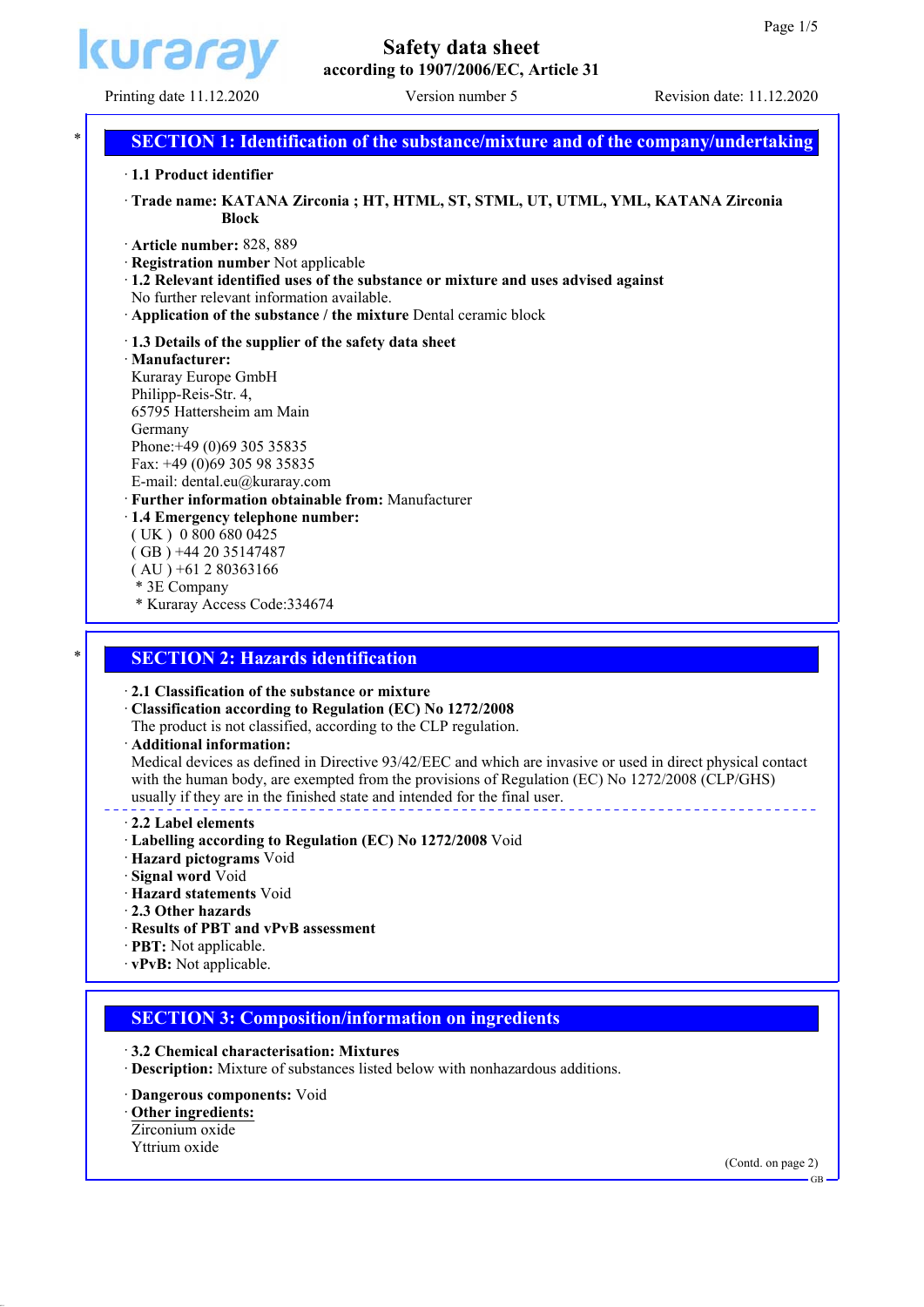

### **Trade name: KATANA Zirconia ; HT, HTML, ST, STML, UT, UTML, YML, KATANA Zirconia Block**

(Contd. of page 1)

Pigments

# **SECTION 4: First aid measures**

ꞏ **4.1 Description of first aid measures**

- ꞏ **After inhalation:** Supply fresh air and to be sure call for a doctor.
- ꞏ **After skin contact:** Generally the product does not irritate the skin.
- ꞏ **After eye contact:** Rinse opened eye for several minutes under running water.
- ꞏ **After swallowing:** If symptoms persist consult doctor.
- ꞏ **4.2 Most important symptoms and effects, both acute and delayed**
- No further relevant information available.
- ꞏ **4.3 Indication of any immediate medical attention and special treatment needed**
- No further relevant information available.

### **SECTION 5: Firefighting measures**

- ꞏ **5.1 Extinguishing media**
- ꞏ **Suitable extinguishing agents:** Product is not flammable
- ꞏ **5.2 Special hazards arising from the substance or mixture** No further relevant information available.
- ꞏ **5.3 Advice for firefighters**
- ꞏ **Protective equipment:** No special measures required.

### **SECTION 6: Accidental release measures**

- ꞏ **6.1 Personal precautions, protective equipment and emergency procedures** See Section 8.
- ꞏ **6.2 Environmental precautions:** No special measures required.
- ꞏ **6.3 Methods and material for containment and cleaning up:** Pick up mechanically.
- ꞏ **6.4 Reference to other sections**
- No dangerous substances are released.
- See Section 7 for information on safe handling.
- See Section 8 for information on personal protection equipment.
- See Section 13 for disposal information.

# **SECTION 7: Handling and storage**

- ꞏ **7.1 Precautions for safe handling** No special measures required.
- ꞏ **Information about fire and explosion protection:** No special measures required.
- ꞏ **7.2 Conditions for safe storage, including any incompatibilities**
- ꞏ **Storage:**
- ꞏ **Requirements to be met by storerooms and receptacles:** No special requirements.
- ꞏ **Information about storage in one common storage facility:** Not required.
- ꞏ **Further information about storage conditions:** Store at room temperature.
- ꞏ **7.3 Specific end use(s)** No further relevant information available.

# **SECTION 8: Exposure controls/personal protection**

ꞏ **Additional information about design of technical facilities:** No further data; see item 7.

(Contd. on page 3)

GB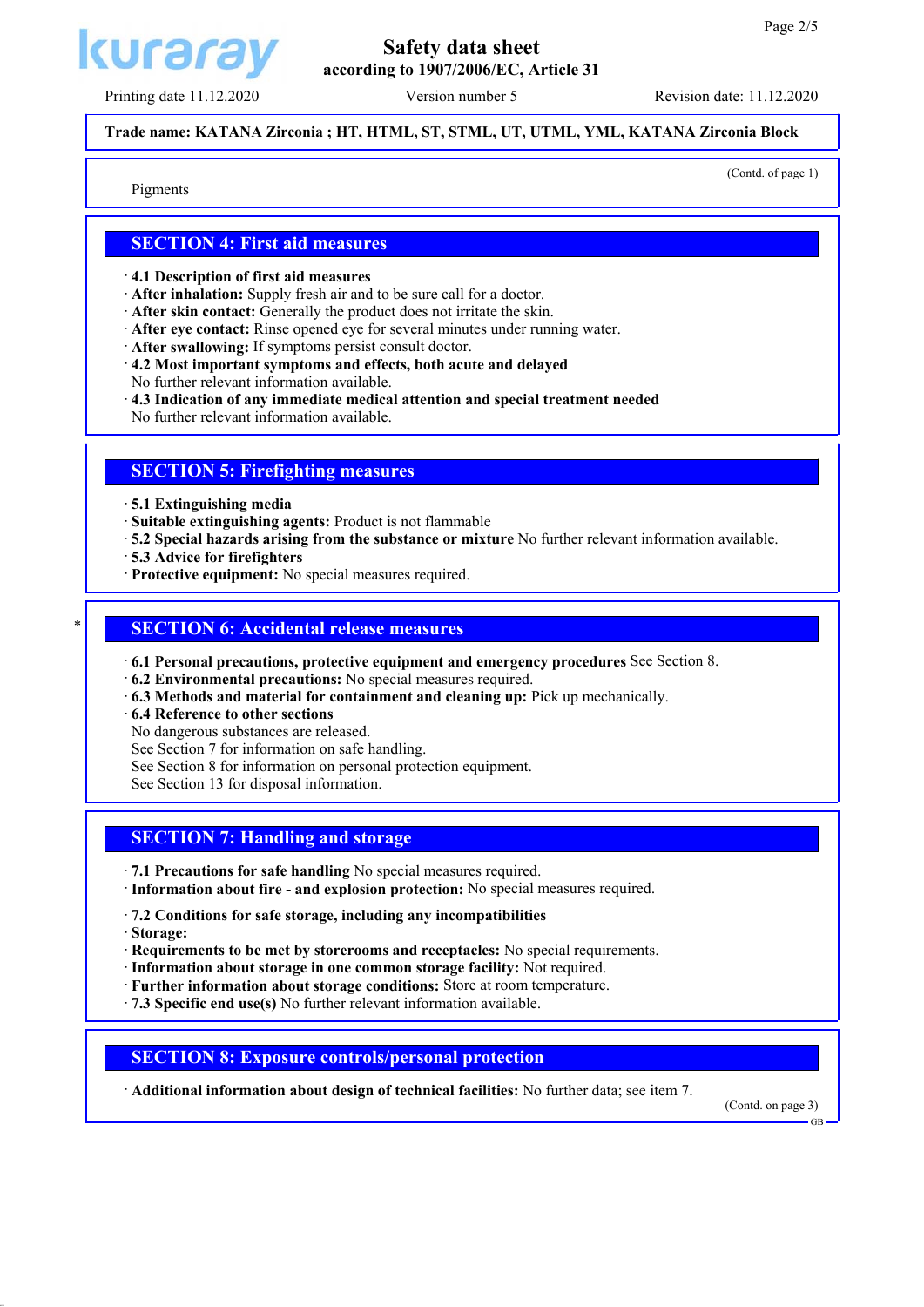

# **Safety data sheet according to 1907/2006/EC, Article 31**

# **Trade name: KATANA Zirconia ; HT, HTML, ST, STML, UT, UTML, YML, KATANA Zirconia Block**

(Contd. of page 2)

| 1314-23-4 zirconium dioxide<br>WEL (Great Britain) Short-term value: 10 mg/m <sup>3</sup><br>Long-term value: $5 \text{ mg/m}^3$<br>as Zr<br>8.2 Exposure controls<br>· Personal protective equipment:<br>· General protective and hygienic measures: Do not inhale dust / smoke / mist.<br>· Respiratory protection: Not required. | · Ingredients with limit values that require monitoring at the workplace:<br>Additional information: The lists valid during the making were used as basis. |
|-------------------------------------------------------------------------------------------------------------------------------------------------------------------------------------------------------------------------------------------------------------------------------------------------------------------------------------|------------------------------------------------------------------------------------------------------------------------------------------------------------|
|                                                                                                                                                                                                                                                                                                                                     |                                                                                                                                                            |
|                                                                                                                                                                                                                                                                                                                                     |                                                                                                                                                            |
|                                                                                                                                                                                                                                                                                                                                     |                                                                                                                                                            |
|                                                                                                                                                                                                                                                                                                                                     |                                                                                                                                                            |
|                                                                                                                                                                                                                                                                                                                                     |                                                                                                                                                            |
|                                                                                                                                                                                                                                                                                                                                     |                                                                                                                                                            |
|                                                                                                                                                                                                                                                                                                                                     |                                                                                                                                                            |
|                                                                                                                                                                                                                                                                                                                                     |                                                                                                                                                            |
|                                                                                                                                                                                                                                                                                                                                     |                                                                                                                                                            |
| · Protection of hands: Not required.                                                                                                                                                                                                                                                                                                |                                                                                                                                                            |
| · Material of gloves                                                                                                                                                                                                                                                                                                                | The selection of the suitable gloves does not only depend on the material, but also on further marks of quality                                            |
|                                                                                                                                                                                                                                                                                                                                     | and varies from manufacturer to manufacturer. As the product is a preparation of several substances, the                                                   |
|                                                                                                                                                                                                                                                                                                                                     | resistance of the glove material can not be calculated in advance and has therefore to be checked prior to the                                             |
| application.                                                                                                                                                                                                                                                                                                                        |                                                                                                                                                            |
| · Penetration time of glove material                                                                                                                                                                                                                                                                                                |                                                                                                                                                            |
|                                                                                                                                                                                                                                                                                                                                     | The exact break trough time has to be found out by the manufacturer of the protective gloves and has to be                                                 |
| observed.<br>· Eye protection: Not required.                                                                                                                                                                                                                                                                                        |                                                                                                                                                            |
|                                                                                                                                                                                                                                                                                                                                     |                                                                                                                                                            |
|                                                                                                                                                                                                                                                                                                                                     |                                                                                                                                                            |
| <b>SECTION 9: Physical and chemical properties</b>                                                                                                                                                                                                                                                                                  |                                                                                                                                                            |
| Form:<br>Colour:<br>$\cdot$ Odour:                                                                                                                                                                                                                                                                                                  | Solid<br>Colored<br>Odourless                                                                                                                              |
| · pH-value:                                                                                                                                                                                                                                                                                                                         | Not determined                                                                                                                                             |
| Change in condition                                                                                                                                                                                                                                                                                                                 |                                                                                                                                                            |
| Melting point/freezing point:                                                                                                                                                                                                                                                                                                       | Not determined                                                                                                                                             |
| Initial boiling point and boiling range: Not determined                                                                                                                                                                                                                                                                             |                                                                                                                                                            |
| · Flash point:                                                                                                                                                                                                                                                                                                                      | Not determined                                                                                                                                             |
| · Flammability (solid, gas):                                                                                                                                                                                                                                                                                                        | Product is not flammable.                                                                                                                                  |
| · Decomposition temperature:                                                                                                                                                                                                                                                                                                        | Not determined                                                                                                                                             |
| · Auto-ignition temperature:                                                                                                                                                                                                                                                                                                        | Not determined                                                                                                                                             |
| <b>Explosive properties:</b>                                                                                                                                                                                                                                                                                                        | Product does not present an explosion hazard.                                                                                                              |
|                                                                                                                                                                                                                                                                                                                                     |                                                                                                                                                            |
| <b>Explosion limits:</b>                                                                                                                                                                                                                                                                                                            |                                                                                                                                                            |
| Lower:                                                                                                                                                                                                                                                                                                                              | Not determined                                                                                                                                             |
| Upper:                                                                                                                                                                                                                                                                                                                              | Not determined                                                                                                                                             |
| Oxidising properties                                                                                                                                                                                                                                                                                                                | Not determined.                                                                                                                                            |
| · Vapour pressure:                                                                                                                                                                                                                                                                                                                  | Not determined                                                                                                                                             |
| · Density:                                                                                                                                                                                                                                                                                                                          |                                                                                                                                                            |
| <b>Relative density</b>                                                                                                                                                                                                                                                                                                             | Not determined                                                                                                                                             |
| <b>Vapour density</b><br><b>Evaporation rate</b>                                                                                                                                                                                                                                                                                    | Not determined<br>Not determined                                                                                                                           |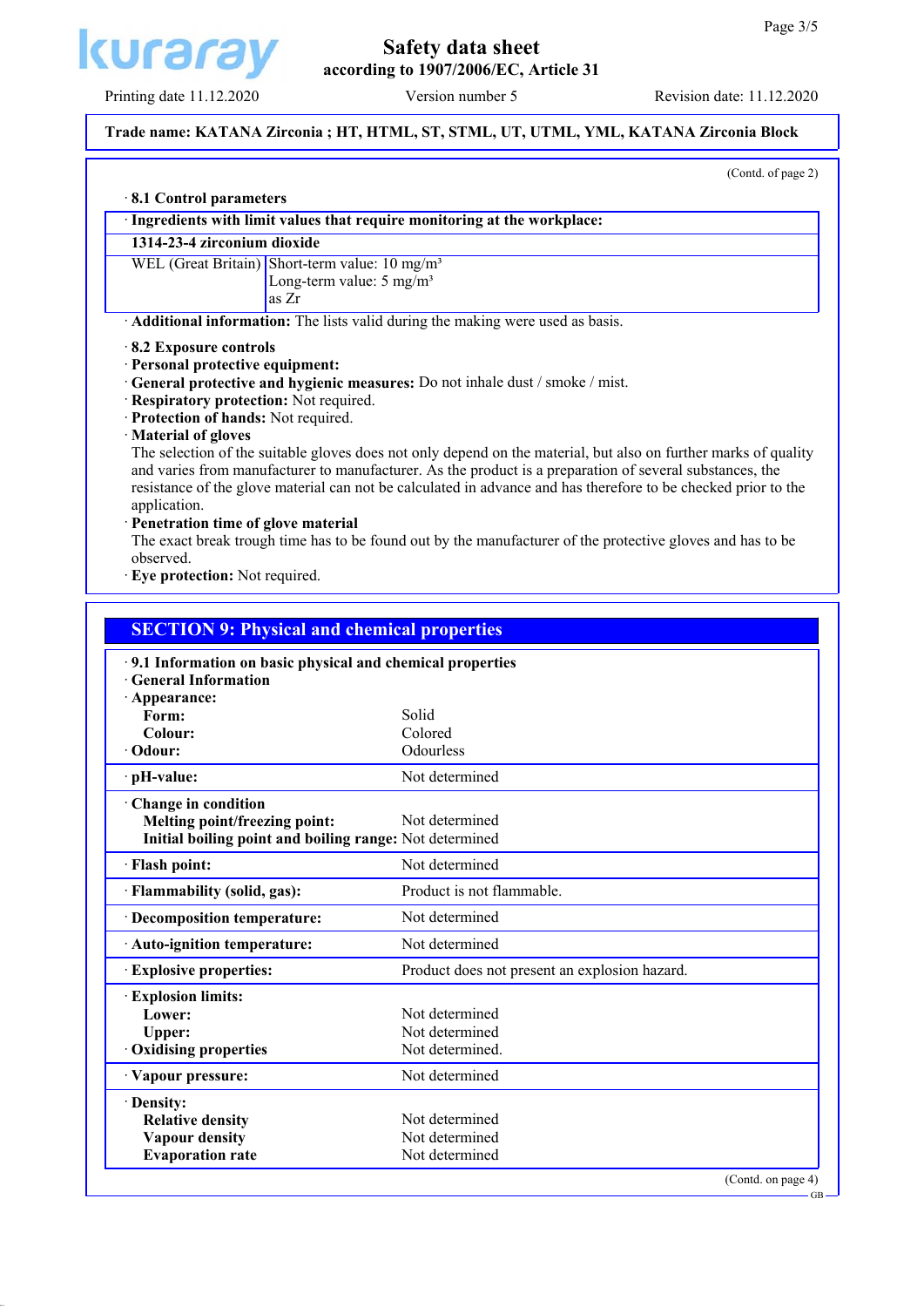(Contd. of page 3)



### **Trade name: KATANA Zirconia ; HT, HTML, ST, STML, UT, UTML, YML, KATANA Zirconia Block**

**water:** Insoluble.

ꞏ **Partition coefficient: n-octanol/water:** Not determined

**9.2 Other information** No further relevant information available.

# **SECTION 10: Stability and reactivity**

ꞏ **10.1 Reactivity** No further relevant information available.

- ꞏ **10.2 Chemical stability**
- ꞏ **Thermal decomposition / conditions to be avoided:** No decomposition if used according to specifications.
- ꞏ **10.3 Possibility of hazardous reactions** No dangerous reactions known.
- ꞏ **10.4 Conditions to avoid** No further relevant information available.
- ꞏ **10.5 Incompatible materials:** No further relevant information available.
- ꞏ **10.6 Hazardous decomposition products:** None

### **SECTION 11: Toxicological information**

- ꞏ **11.1 Information on toxicological effects**
- ꞏ **Acute toxicity** Based on available data, the classification criteria are not met.
- ꞏ **Primary irritant effect:**
- ꞏ **Skin corrosion/irritation** Based on available data, the classification criteria are not met.
- ꞏ **Serious eye damage/irritation** Based on available data, the classification criteria are not met.
- ꞏ **Respiratory or skin sensitisation** Based on available data, the classification criteria are not met.
- ꞏ **CMR effects (carcinogenity, mutagenicity and toxicity for reproduction)**
- ꞏ **Germ cell mutagenicity** Based on available data, the classification criteria are not met.
- ꞏ **Carcinogenicity** Based on available data, the classification criteria are not met.
- ꞏ **Reproductive toxicity** Based on available data, the classification criteria are not met.
- ꞏ **STOT-single exposure** Based on available data, the classification criteria are not met.
- ꞏ **STOT-repeated exposure** Based on available data, the classification criteria are not met.
- ꞏ **Aspiration hazard** Based on available data, the classification criteria are not met.

# **SECTION 12: Ecological information**

- ꞏ **12.1 Toxicity**
- ꞏ **Aquatic toxicity:** No further relevant information available.
- ꞏ **12.2 Persistence and degradability** No further relevant information available.
- ꞏ **12.3 Bioaccumulative potential** No further relevant information available.
- ꞏ **12.4 Mobility in soil** No further relevant information available.
- ꞏ **Additional ecological information:**

ꞏ **General notes:**

Water hazard class 1 (German Regulation) (Self-assessment): slightly hazardous for water

Do not allow undiluted product or large quantities of it to reach ground water, water course or sewage system.

- ꞏ **12.5 Results of PBT and vPvB assessment** Not applicable.
- ꞏ **PBT:** Not applicable.
- ꞏ **vPvB:** Not applicable.

ꞏ **12.6 Other adverse effects** No further relevant information available.

### **SECTION 13: Disposal considerations**

ꞏ **13.1 Waste treatment methods**

ꞏ **Recommendation** Smaller quantities can be disposed of with household waste.

(Contd. on page 5)

GB